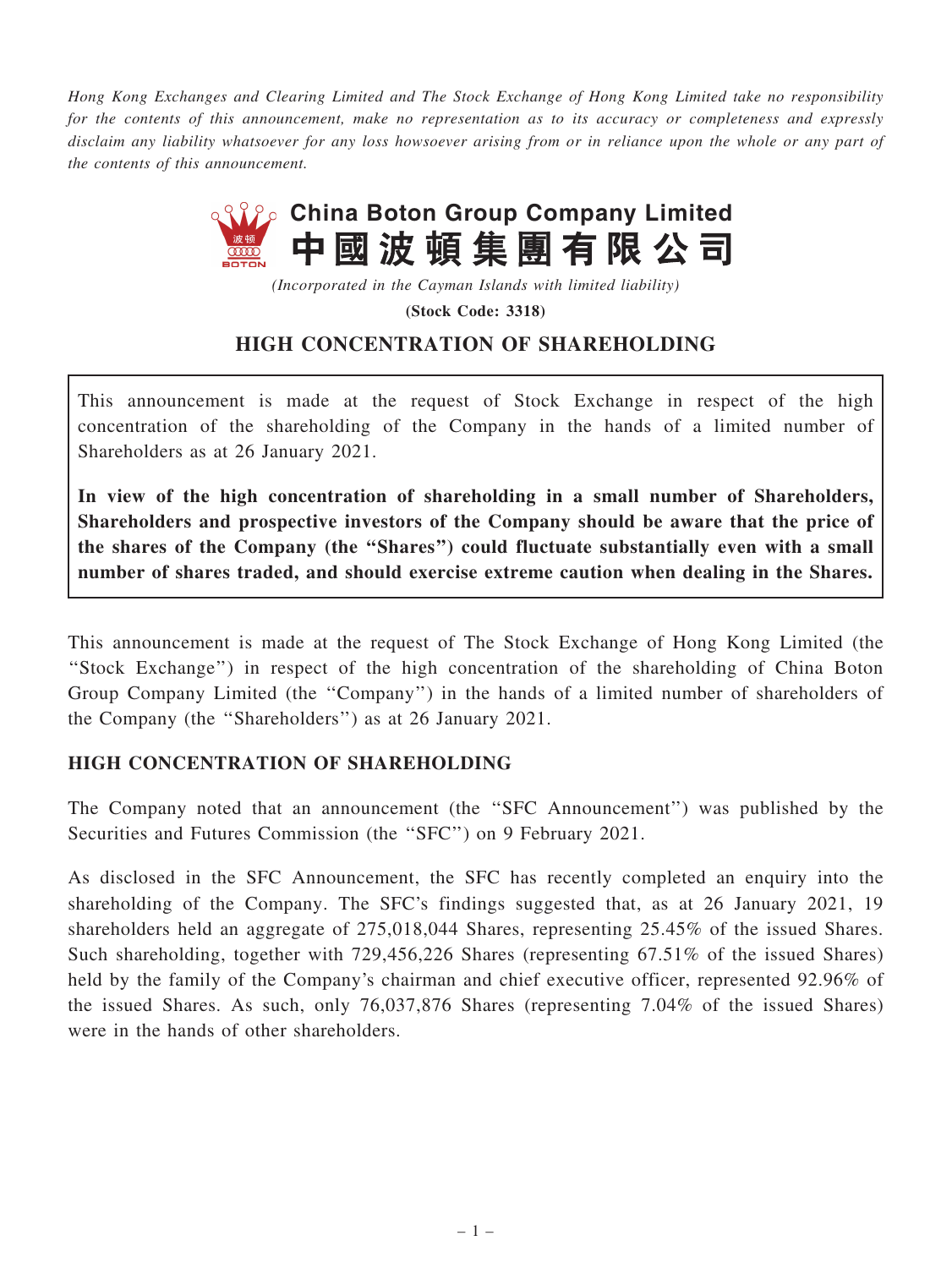According to the SFC Announcement, as at 26 January 2021, the shareholding structure of the Company was as follows:

|                                                        |                                 | % of total                 |
|--------------------------------------------------------|---------------------------------|----------------------------|
|                                                        | Number of<br><b>Shares</b> held | number of<br>issued Shares |
|                                                        |                                 |                            |
|                                                        | (Shares)                        | $(\%)$                     |
| Mr. Wang Ming Fan & Ms. Yang Yifan <sup>(Note 1)</sup> | 729,456,226                     | 67.51                      |
| A group of 19 shareholders                             | 275,018,044                     | 25.45                      |
| Other shareholders                                     | 76,037,876                      | 7.04                       |
| Total                                                  | 1,080,512,146                   | 100.00                     |

Note 1: Mr. Wang Ming Fan, the chairman and chief executive officer of the Company, directly held 336,555,052 Shares. Mr. Wang Ming Fan also indirectly held 348,320,509 Shares through Creative China Limited, and 19,318,234 Shares through Full Ashley Enterprises Limited. Mr. Wang Ming Fan owns 41.19% of Creative China Limited, and wholly owns Full Ashley Enterprises Limited. Ms. Yang Yifan, the spouse of Mr. Wang Ming Fan, directly held 25,262,431 Shares. According to Part XV of the Securities & Futures Ordinance, Mr. Wang Ming Fan and Ms. Yang Yifan were both deemed to be interested in 729,456,226 Shares.

The SFC Announcement further states that:

- (1) From 1 September 2020 to 15 January 2021, the price of the Shares closed between HK\$1.59 and HK\$2.10.
- (2) Since 18 January 2021, the price started to increase substantially and closed at HK\$8.70 on 26 January 2021, representing a gain of 424% from the closing price of HK\$1.66 on 15 January 2021.
- (3) As at 8 February 2021, the Shares closed at HK\$9.50, representing an increase of 472% from the closing price of HK\$1.66 on 15 January 2021.

The information above is extracted from the SFC Announcement and the board (the ''Board'') of the directors (the ''Directors'') of the Company has not independently verified such information. Accordingly, the Board is not in a position to comment on the accuracy of the above information except for the shareholdings held by King Sailing Group Limited and Aronix Bright Limited based on the latest available disclosure of interests notices filed pursuant to Part XV of the Securities and Futures Ordinance (Chapter 571 of the Laws of Hong Kong).